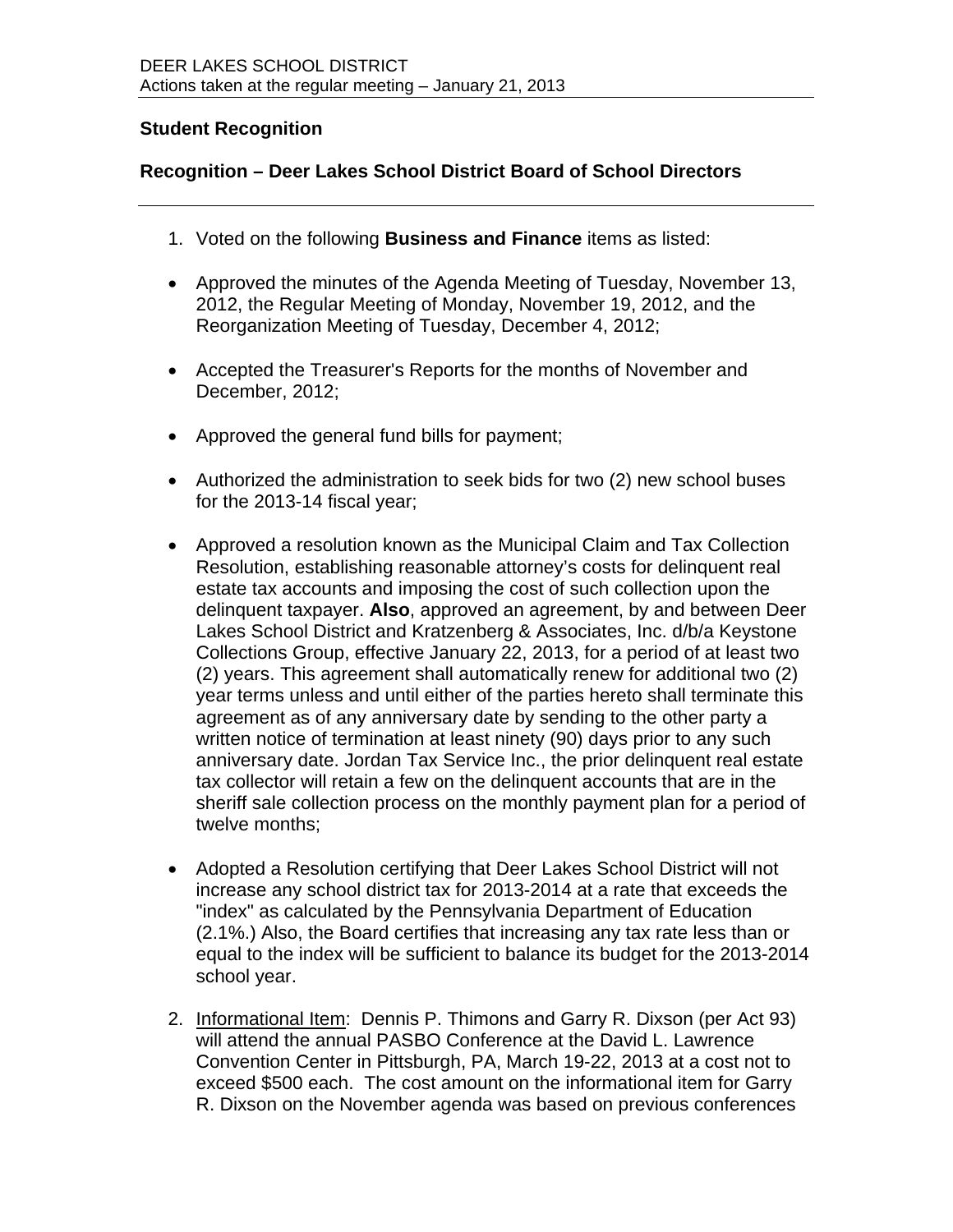held in Hershey, PA. This year's conference in Pittsburgh will not exceed \$500 for either Mr. Dixson or Mr. Thimons.

- 3. Voted on the following **Education** items as listed:
- Approved an after school tutoring program at East Union in conjunction with high school students to begin approximately February 19, 2013 through March 28, 2013. The program will have students in grades 3, 4 and 5 attend two times each week until 4:00. Parents will be responsible for providing transportation from East Union to their home. This program is being paid for by a grant through PPG that includes salaries for the facilitators and refreshments for the students;
- Approved the ski club trips as presented and the dates are subject to change and an additional trip may be added with permission of the superintendent;
- Approved the following surveys:
	- $\checkmark$  RtII Parent Survey
	- $\checkmark$  High School Student Survey-District Leadership
	- $\checkmark$  Student Survey Evaluating Gifted Services
	- $\checkmark$  Parent Survey Gifted Program Evaluation
	- $\checkmark$  Teacher Survey Evaluating Gifted Services
- 4. Approved a first reading of Policy No. 620 Fund Balance
- 5. Approved a second reading of the following policies revised by PSBA:
	- $\checkmark$  Policy No. 209 Health Examinations/Screenings
	- $\checkmark$  Policy No. 209.1 Food Allergy Management
	- $\checkmark$  Policy No. 210.1 Possession/Use of Asthma Inhaler/Epinephrine Auto-Injectors
	- $\checkmark$  Policy No. 212 Reporting Student Progress
	- $\checkmark$  Policy No. 213 Assessment of Student Progress
	- $\checkmark$  Policy No. 214 Class Rank
	- $\checkmark$  Policy No. 215 Promotion and Retention
	- $\checkmark$  Policy No. 216 Student Records
	- $\checkmark$  Policy No. 216.1 Supplemental Discipline Records
	- $\checkmark$  Policy No. 217 Graduation Requirements
	- $\checkmark$  Policy No. 218 Student Discipline
	- $\checkmark$  Policy No. 218.2 Terroristic Threats
	- $\checkmark$  Policy No. 219 Student Complaint Process
	- $\checkmark$  Policy No. 907 School Visitors in the Educational Setting
- 6. Voted on the following **Personnel** items as listed:
- Accepted the resignation of Jennifer Mann as the AFG Co-Sponsor at the High School, effective December 5, 2012;